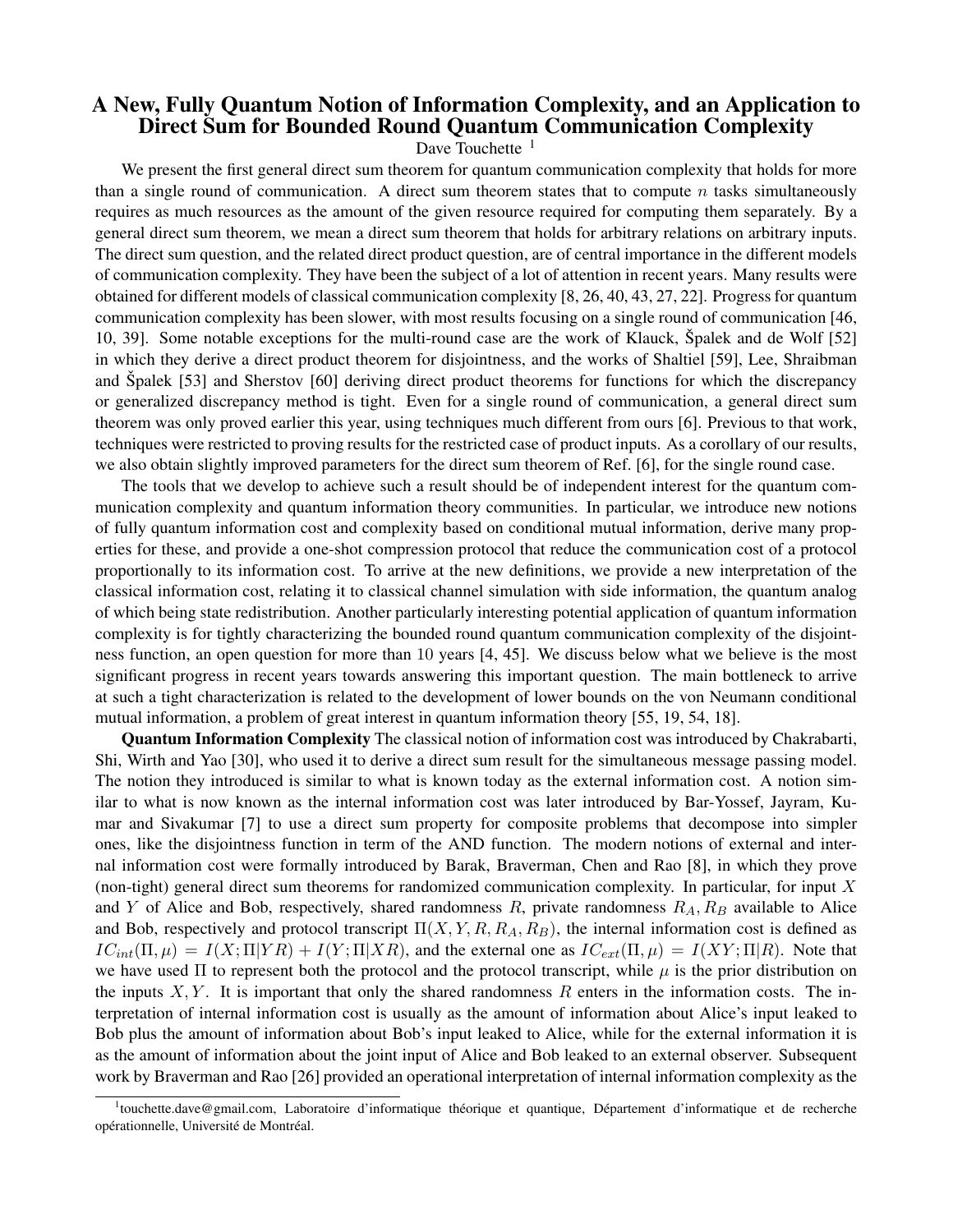amortized distributional communication complexity, i.e. the communication complexity per copy for computing  $n$  copies of a task, in the asymptotic limit of large  $n$ . They also provide a general direct sum theorem for bounded round communication complexity. Braverman [20] provides a similar operational interpretation of a prior-free version of information complexity as the amortized randomized communication complexity. He also list several interesting open questions related to information complexity, one of which is to develop a quantum analog of information complexity. He also asks whether the inherent reversibility of quantum computing, among other properties of quantum information, will impose a limit on the potential applications of such a quantity. Note that our results finally settle this: an operationally motivated and useful notion of quantum information cost can indeed be defined.

In the quantum setting, many difficulties are immediately apparent in trying to generalize the classical definition. Firstly, by the no-cloning theorem [35, 64], there is no direct analogue for quantum communication of the notion of a transcript, available to all parties and containing all previous messages. In the entanglement assisted model, we can replace quantum communication by twice as much classical communication, by using teleportation [11]. However, if we consider the transcript obtained by replacing quantum communication by classical communication in this way, this transcript will be completely uncorrelated to the corresponding quantum messages and to the inputs. Indeed, the classical messages sent in the teleportation protocol are uniformly random, unless we take the remaining part of the EPR pair into account. A possible way around this might be to try to adapt the classical definition by measuring the correlations between the inputs and the whole state, after reception of each message, of the receiving party. We can then even sum over the information contained in all messages. This yield a sensible notion of quantum information cost which is partly classical, and a similar quantity was used by Jain, Radhakrishnan and Sen [45] to obtain a beautiful proof of a lower bound on the bounded round quantum communication complexity of the disjointness function. A further variation on this was used by Jain and Nayak [42] to obtain a lower bound for a variant of the Index function. Work on direct sum results for a single round of communication also consider related notions [46, 39, 6]. However, these partly classical notions of quantum information cost all suffer from the drawback that they are only a lower bound on the communication cost once they have been divided by the number of messages. Then, the corresponding notion of quantum information complexity does not have the clear operational interpretation of classical information complexity as the amortized communication complexity, and is probably restricted to applications in bounded round scenarios.

We propose a new notion of quantum information cost, and a corresponding notion of quantum information complexity. These are the first fully quantum definitions for such quantities. In particular, the notion of cost applies to arbitrary bipartite quantum protocols that are run on arbitrary bipartite quantum inputs, and the notion of complexity applies to arbitrary quantum tasks on arbitrary quantum input. Of particular interest in the setting of quantum communication complexity that we focus on in this work is the case of quantum protocols implementing classical tasks, e.g. evaluating arbitrary bipartite classical functions or relations on arbitrary bipartite input distributions below a specified error bound. However, the notion might also find applications for fully quantum tasks, for example quantum correlation complexity [48, 49], remote state preparation [38], or interactive variants of state redistribution [56, 34, 66] and its special cases of state merging [36, 37, 16, 5, 17], state splitting [5, 17], and source coding [58]. To arrive at such a definition, we propose a new interpretation of the classical internal information cost. Indeed, if we view each message generation in a protocol as a channel, then the information cost can be seen to be equal to the sum of the asymptotic costs of simulating many copies of each such channel with side information at the receiver and feedback to the sender [56], a task related to the reverse Shannon theorem [13, 63, 5, 12, 17]. Using known bounds for this task [56], this yield a strengthening of the classical amortized communication result for bounded round complexity [26, 20]. In the fully quantum setting, channel simulation, with side information at the receiver and with environment given as feedback to the sender, is equivalent to the state redistribution task. This insight leads to the new, fully quantum definitions of information cost and complexity. These new definitions are the firsts to satisfy all of the properties that we stated as desirable for these quantum notions. In particular, we prove the following properties in Ref. [1].

Theorem 1 The quantum information cost directly provides a lower bound on quantum communication cost for any protocol and input state, independent of the number of messages of the protocol (Lemma 1 in Ref. [1]).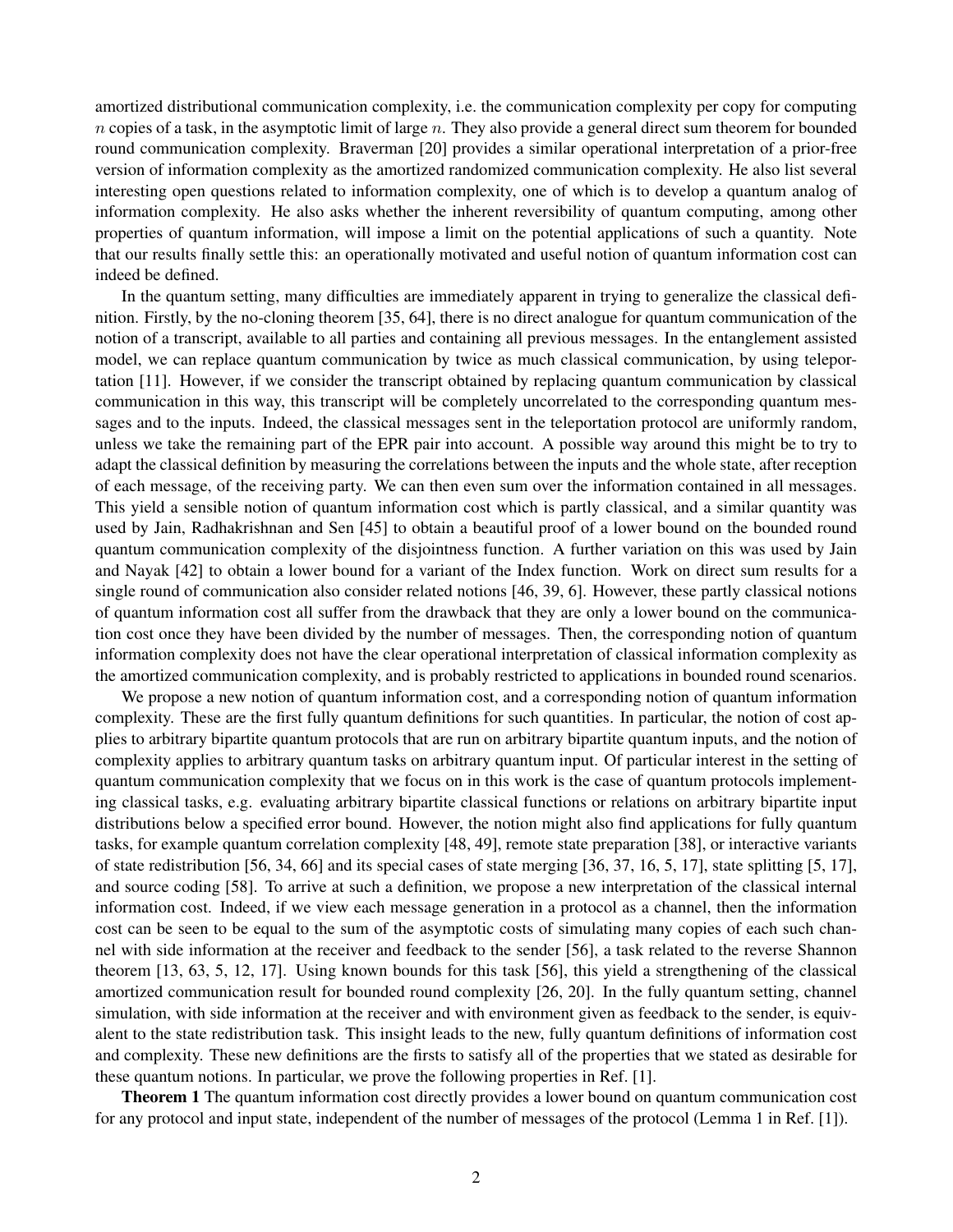The corresponding quantum information complexity is exactly equal to the amortized quantum communication complexity for any quantum task with fixed input state, and in particular for any distributional classical task (Theorem 2 in Ref. [1]).

Quantum information complexity obeys an exact direct sum property (Corollary 3 in Ref. [1]).

For these last two results, they hold both for a fixed or unlimited number of messages.

Protocol Compression and Direct Sum To obtain the direct sum result in Ref. [2], we also prove a protocol compression result stating that we can compress a single copy of a bounded round protocol proportionally to its information cost. A technical ingredient in this proof is a single-message one-shot state redistribution protocol. A state redistribution protocol on input state  $\rho^{ABC}$ , with the A and C registers initially held by Alice, and the  $B$  register held by Bob, is a protocol that effectively transmits the  $C$  register to Bob while keeping the overall correlation with a purifying register R, up to some small error  $\varepsilon$ . We obtain in a joint work with Berta and Christandl [3] a communication rate upper bounded by  $H_{max}^{\varepsilon/4}(C|B) - H_{min}^{\varepsilon/4}(C|BR) + O(\log(1/\varepsilon))$ . Independently of our work, similar upper bounds on one-shot state redistribution have been obtained by Datta, Hsieh and Oppenheim [33].

We then use the substate theorem of Jain, Radhakrishnan and Sen [44, 47, 41] to transform this into a bound in terms of von Neumann conditional entropies, and what remains is a term proportional to the von Neumann conditional mutual information, as in asymptotic state redistribution. Our compression protocol applies this single message compression iteratively. We formulate precisely the dependence on the additional error and the number of messages in Theorem 2.

By combining this protocol compression result with many properties of quantum information complexity in Theorem 1 above, we can obtain our main theorem, a direct sum theorem for bounded round quantum communication complexity that holds for all quantum tasks. Note that the theorem holds in the model in which we allow for arbitrary pre-shared entanglement. For concreteness, we state the result for classical relations.

**Theorem 2** For each M-message protocol  $\Pi$  and input state  $\rho$ , there exists an M-message compression protocol Π' implementing Π on input  $\rho$  up to error M $\varepsilon$ , and satisfying  $QCC(\Pi') \in O((QIC(\Pi, \rho) + 1)/\varepsilon^2 +$  $M/\varepsilon^2$ ). (Lemma 6 in Ref. [2])

For any  $\varepsilon_1, \dots, \varepsilon_n, \varepsilon'' \in (0, 1/2)$ , any relations  $R_1, \dots, R_n$  and any number of message M,  $QCC^M(\otimes_i(R_i,\varepsilon_i)) \in \Omega(\sum_i((\frac{\varepsilon^n}{M})^2QCC^M(R_i,\varepsilon_i + \varepsilon'') - M))).$  In particular,  $QCC^M((R,\varepsilon))^{\otimes n}) \in$  $\Omega(n((\frac{\varepsilon^{\prime\prime}}{M})^2 QCC^M(R,\varepsilon+\varepsilon^{\prime\prime})-M))$  (Corollary 4 in Ref. [2]).

Other Applications for Quantum Information Complexity Two of the main areas of success of classical information complexity is in obtaining direct sum and direct product theorems, and in obtaining communication complexity lower bounds, in particular on composite functions built from simpler component functions. Quantum information complexity also satisfy an exact direct sum property for such composite functions. Indeed, we show that on a suitably chosen input distribution, the quantum information complexity of disjointness on  $n$ bits is exactly equal to  $n$  times the quantum information complexity of the AND function on 2 bits. A similar property was used by Jain, Radhakrishnan and Sen [45] to obtain a lower bound of  $\Omega(n/M^2 + M)$  for the communication complexity of M-message quantum protocols, close to the best known upper bound of  $O(n/M +$  $M$ ) [4, 45]. Since our notion of information cost is directly a lower bound on communication, while their notion, in general, must first be divided by  $M$  before yielding a lower bound on communication, we seem to get an improvement by a factor of  $M$ , which would match the best known upper bound. This result seems to lead to the most significant progress since the work of Ref. [45] towards obtaining the tight bounded round quantum communication complexity of disjointness; see Section 7 and 8 in Ref. [1] for details. However, the main bottleneck to complete the argument appears to be the fact that our notion of quantum information cost is defined in term of fully quantum conditional mutual information, a quantity that is much less understood than its classical counterpart. Obtaining meaningful lower bound on quantum conditional mutual information is a notoriously hard problem in quantum information theory [55], with some progress in recent years [19, 54, 18].

Other potential applications is in obtaining time-space trade-off for quantum streaming algorithms [52, 42], obtaining the exact, up to second order, communication complexity of some problems [24], investigating the direct sum question in an unlimited round setting [8], and obtaining direct product theorems (even single round).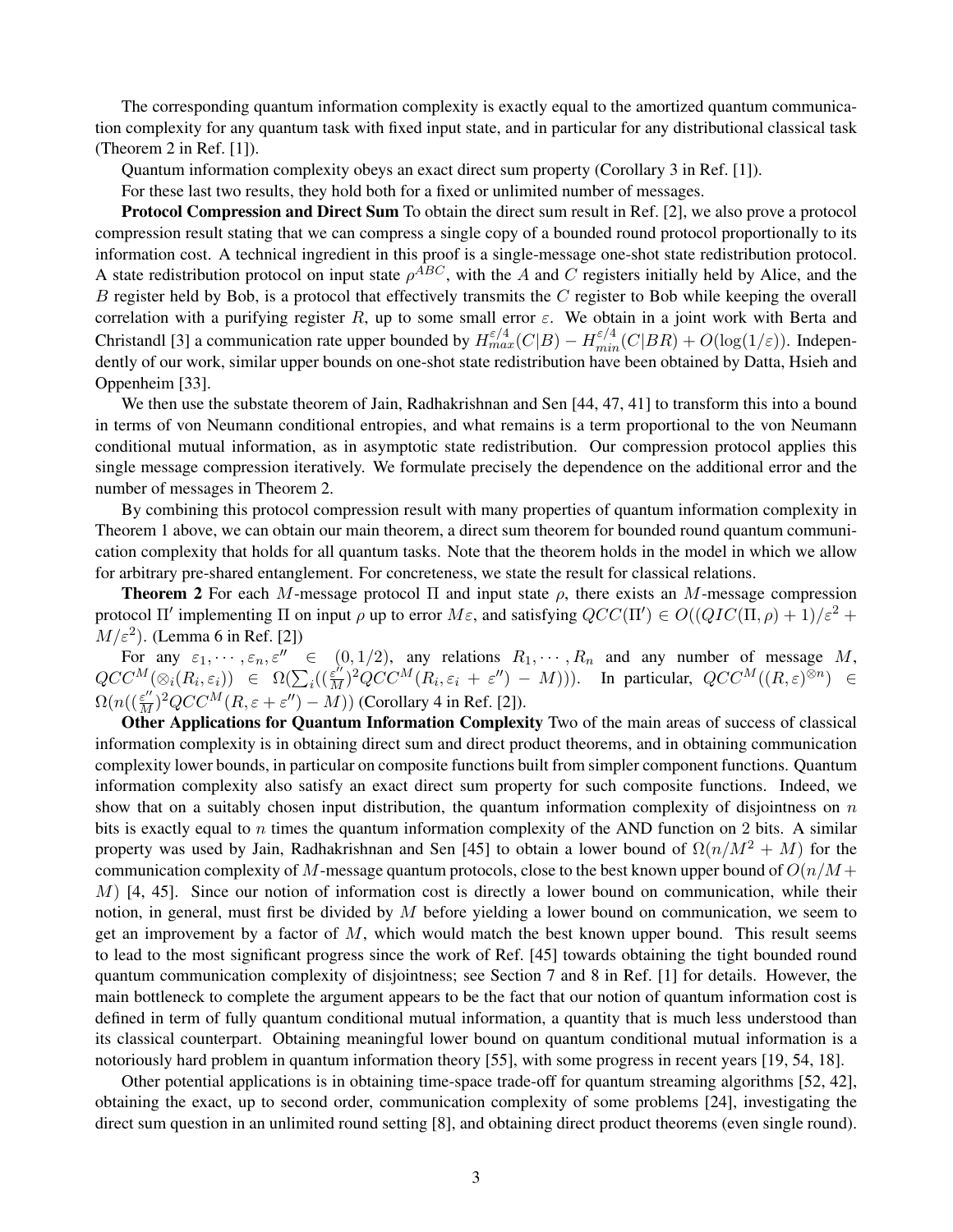## References

- [1] Dave Touchette. *Quantum Information Complexity and Amortized Communication.* arXiv preprint, quantph/1404.3733.
- [2] Dave Touchette. *Direct sum for bounded round entanglement-assisted communication complexity.* arXiv preprint, quant-ph/1409.4391.
- [3] Mario Berta, Matthias Christandl, Dave Touchette. *Smooth Entropy Bounds on One-Shot State Redistribution.* arXiv preprint, quant-ph/1409.4338.
- [4] Scott Aaronson, and Andris Ambainis. *Quantum Search of Spatial Regions.* Proceedings of the 44rd Annual IEEE Symposium on Foundations of Computer Science (2003): 200-209.
- [5] Anura Abeyesinghe, Igor Devetak, Patrick Hayden, and Andreas Winter. *The mother of all protocols: Restructuring quantum information's family tree.* Proceedings of the Royal Society of London. Series A (2009): 2537-2563.
- [6] Anurag Anshu, Rahul Jain, Priyanka Mukhopadhyay, Ala Shayeghi, and Penghui Yao. *A new operational interpretation of relative entropy and trace distance between quantum states.* arXiv:quant-ph/1404.1366.
- [7] Ziv Bar-Yossef, T. S. Jayram, Ravi Kumar, and D. Sivakumar. *An information statistics approach to data stream and communication complexity.* Proceedings of the 43rd Annual IEEE Symposium on Foundations of Computer Science (2002): 209-218.
- [8] Boaz Barak, Mark Braverman, Xi Chen, and Anup Rao. *How to compress interactive communication.* Proceedings of the 42nd Annual ACM Symposium on Theory of Computing (2010): 67-76.
- [9] Howard Barnum, Claude Crepeau, Daniel Gottesman, Adam Smith, and Alain Tapp. *Authentication of Quantum Messages.* Proceedings of the 43rd Annual IEEE Symposium on Foundations of Computer Science (2002): 449-458.
- [10] Avraham Ben-Aroya, Oded Regev, and Ronald de Wolf. *A hypercontractive inequality for matrix-valued functions with applications to quantum computing and LDCs* Proceedings of the Forty-Ninth Annual IEEE Symposium on Foundations of Computer Science (2008): 477-486.
- [11] Charles H. Bennett, Gilles Brassard, Claude Crépeau, Richard Jozsa, Asher Peres, and William K. Wooters. *Teleporting an unknown quantum state via dual classical and Einstein–Podolsky–Rosen channels.* Physical Review Letters 70.13 (1993): 1895-1899.
- [12] Charles H. Bennett, Igor Devetak, Aram W. Harrow, Peter W. Shor, and Andreas Winter. *Quantum Reverse Shannon Theorem.* arXiv:quant-ph/0912.5537.
- [13] Charles H. Bennett, Peter W. Shor, John A. Smolin, and Ashish V. Thapliyal. *Entanglement-assisted capacity of a quantum channel and the reverse Shannon theorem.* IEEE Transactions on Information Theory 48.10 (2002): 2637-2655.
- [14] Charles H. Bennett and Stephen J. Wiesner. *Communication via one- and two-particle operators on Einstein–Podolsky–Rosen states.* Physical Review Letters 69.20 (1992): 2881-2884.
- [15] Mario Berta, and Matthias Christandl. *One-Shot Quantum State Redistribution.* Unpublished notes (2010).
- [16] Mario Berta. *Single-shot quantum state merging.* Master's thesis, ETH Zurich, 2008.
- [17] Mario Berta, Matthias Christandl, Renato Renner. *The Quantum Reverse Shannon Theorem based on One-Shot Information Theory.* Commununications in Mathematical Physics 306 (2011): 579-615.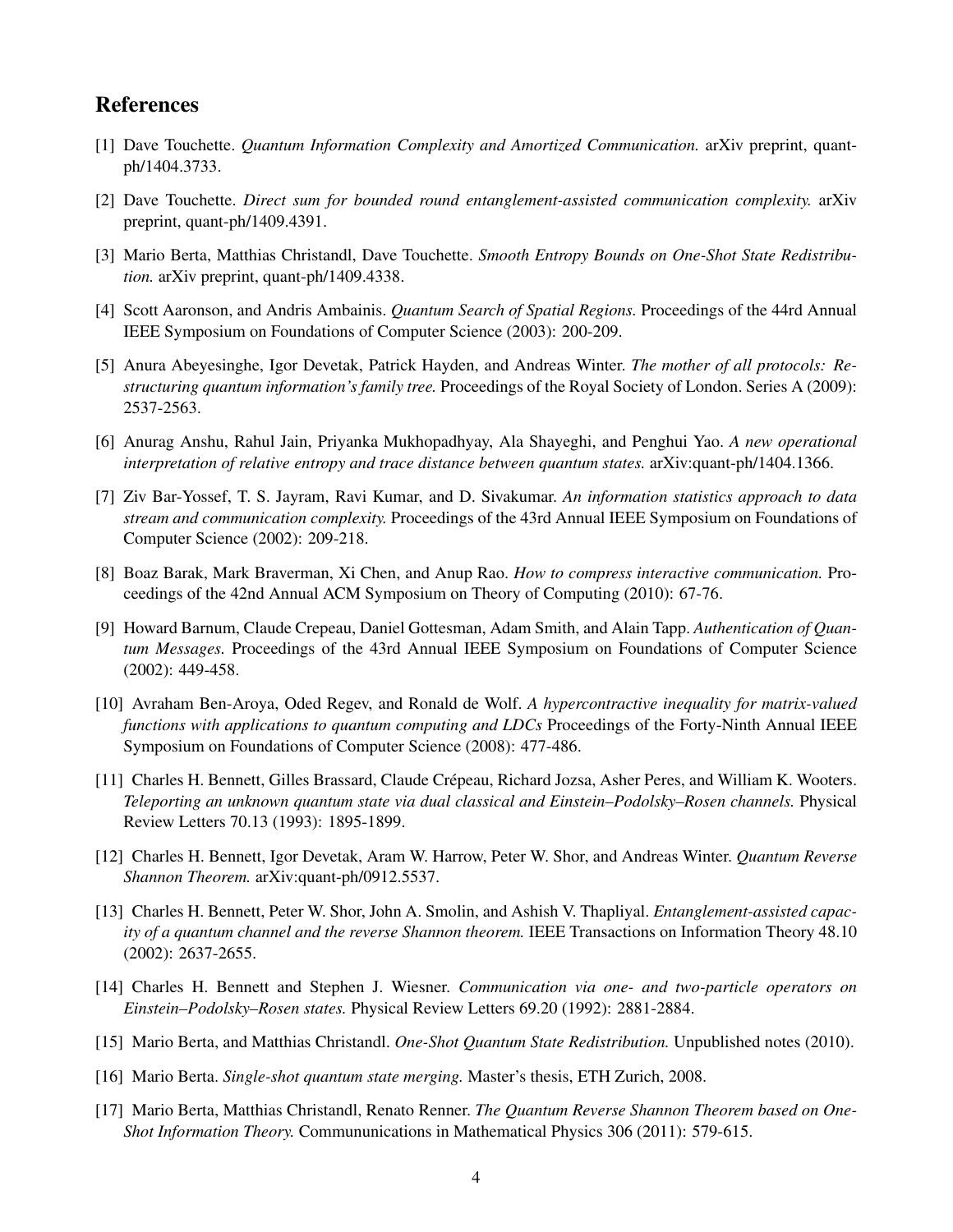- [18] Mario Berta, Kaushik Seshadreesan, and Mark M. Wilde. *Renyi generalizations of the conditional quantum mutual information.* arXiv:quant-ph/1403.6102.
- [19] Fernando G. S. L. Brandao, Matthias Christandl, Jon Yard. *Faithful Squashed Entanglement.* Commununications in Mathematical Physics 306 (2011): 805-830.
- [20] Mark Braverman. *Interactive information complexity.* Proceedings of the 44th Annual ACM Symposium on Theory of Computing (2012): 505-524.
- [21] Mark Braverman. *Coding for Interactive Computation: Progress and Challenges.* Proceedings of the 50th Annual Allerton Conference on Communication, Control, and Computing (2012): 1914:1921.
- [22] Mark Braverman. *Interactive information and coding theory.* A survey accompanying an invited lecture at ICM'14 in Seoul.
- [23] Mark Braverman, Faith Ellen, Rotem Oshman, Toniann Pitassi, and Vinod Vaikuntanathan. *Tight bounds for set disjointness in the message passing model.* Proceedings of the 54th Annual IEEE Symposium on Foundations of Computer Science (2013): 668-677.
- [24] Mark Braverman, Ankit Garg, Denis Pankratov, and Omri Weinstein. *From information to exact communication.* Proceedings of the 45th Annual ACM Symposium on Theory of Computing (2013): 151-160.
- [25] Mark Braverman, and Ankur Moitra. *An information complexity approach to extended formulations.* Proceedings of the 45th Annual ACM Symposium on Theory of Computing (2013): 161-170.
- [26] Mark Braverman, and Anup Rao. *Information equals amortized communication.* Proceedings of the 52nd Annual IEEE Symposium on Foundations of Computer Science (2011): 748-757.
- [27] Mark Braverman, Anup Rao, Omri Weinstein, Amir Yehudayoff. *Direct products in communication complexity.* Proceedings of the 54th Annual IEEE Symposium on Foundations of Computer Science (2013).
- [28] André Chailloux, and Giannicola Scarpa. *Parallel Repetition of Entangled Games with Exponential Decay via the Superposed Information Cost.* arXiv:quant-ph/1310.7787, presented at QIP2014.
- [29] Richard Cleve, and Harry Buhrman. *Substituting quantum entanglement for communication.* Physical Review A 56.2 (1997): 1201-1204.
- [30] A. Chakrabarti, Yaoyun Shi ; A. Wirth, Andrew C.-C. Yao. *Informational complexity and the direct sum problem for simultaneous message complexity.* Proceedings of the 42nd Annual IEEE Symposium on Foundations of Computer Science (2001): 270-278.
- [31] Wim van Dam, and Patrick Hayden. *Universal entanglement transformations without communication.* Physical Review A 67.6 (2003): 060302(R).
- [32] Nilanjana Datta, and Min-Hsiu Hsieh. *The apex of the family tree of protocols: optimal rates and resource inequalities.* New Journal of Physics 13(9) (2011): 093042.
- [33] Nilanjana Datta, Min-Hsiu Hsieh, and Jonathan Oppenheim. *An upper bound on the second order asymptotic expansion for the quantum communication cost of state redistribution.* arXiv preprint, quantph/1409.4352.
- [34] Igor Devetak, and Jon Yard. *Exact cost of redistributing multipartite quantum states.* Physical Review Letters 100.23 (2008): 230501.
- [35] Dennis Dieks. *Communication by EPR devices.* Physics Letters A 92.6 (1982):271-272.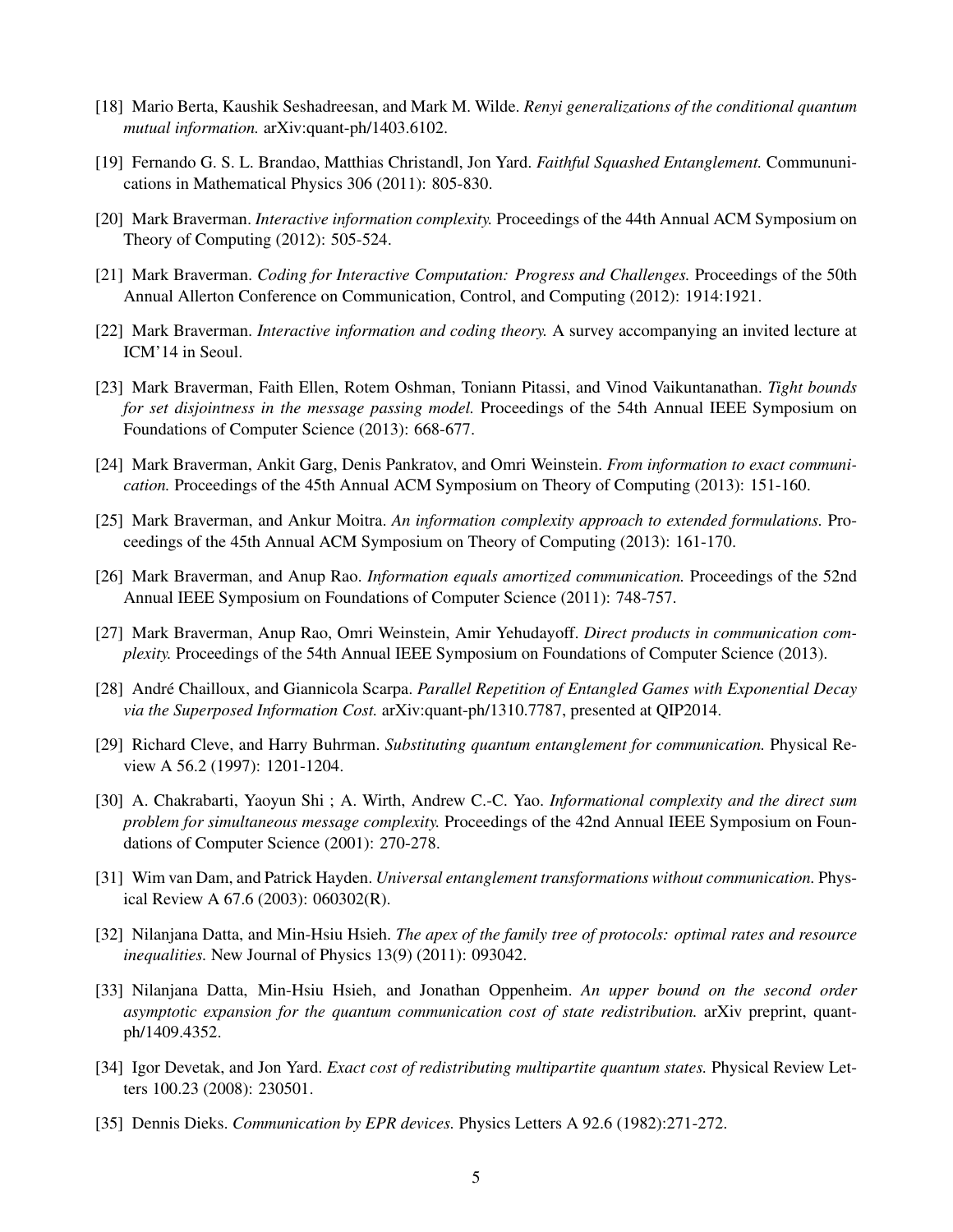- [36] Michal Horodecki, Jonathan Oppenheim, Andreas Winter. *Partial quantum information.* Nature 436 (2005):673-676.
- [37] Michal Horodecki, Jonathan Oppenheim, Andreas Winter. *Quantum state merging and negative information.* Comm. Math. Phys. 269, 107 (2007).
- [38] Rahul Jain. *Communication complexity of remote state preparation with entanglement.* Quantum Information and Computation 6 (4,5), 461-464 (2006).
- [39] Rahul Jain, Hartmut Klauck. *New results in the simultaneous message passing model via information theoretic techniques.* The 24th IEEE Conference on Computational Complexity (2009): 369-378.
- [40] Rahul Jain, Hartmut Klauck, Ashwin Nayak. *Direct product theorems for classical communication complexity via subdistribution bounds.* The 40th ACM Symposium on Theory of Computing (2008): 599-608.
- [41] Rahul Jain, and Ashwin Nayak. *Short proofs of the quantum Substate Theorem.* IEEE Trans. Inf. Theory 58(6), 3664 - 3669 (2012).
- [42] Rahul Jain, and Ashwin Nayak. *The space complexity of recognizing well-parenthesized expressions in the streaming model: the Index function revisited.* To appear in: IEEE Transactions on Information Theory.
- [43] Rahul Jain, Attila Pereszlnyi, and Penghui Yao. *A direct product theorem for bounded-round public-coin randomized communication complexity.* Proceedings of the 53rd Annual IEEE Symposium on Foundations of Computer Science (2012): 167-176.
- [44] Rahul Jain, Jaikumar Radhakrishnan, and Pranab Sen. *Privacy and interaction in quantum communication complexity and a theorem about the relative entropy of quantum states.* Proceedings of the 43rd Annual IEEE Symposium on Foundations of Computer Science (2002): 429-438.
- [45] Rahul Jain, Jaikumar Radhakrishnan, and Pranab Sen. *A lower bound for bounded round quantum communication complexity of set disjointness.* Proceedings of the 44th Annual IEEE Symposium on Foundations of Computer Science (2003): 220-229.
- [46] Rahul Jain, Jaikumar Radhakrishnan, and Pranab Sen. *Prior entanglement, message compression and privacy in quantum communication.* The 20th IEEE Conference on Computational Complexity (2005): 285-296.
- [47] Rahul Jain, Jaikumar Radhakrishnan, and Pranab Sen. *A new information-theoretic property about quantum states with an application to privacy in quantum communication.* Journal of ACM 56(6), 33 (2009).
- [48] Rahul Jain, Yaoyun Shi, Zhaohui Wei, and Shengyu Zhang. *Efficient protocols for generating bipartite classical distributions and quantum states.* IEEE Transctions on Information Theory, 59 (2013):51715178.
- [49] Rahul Jain, Zhaohui Wei, Penghui Yao, and Shengyu Zhang. *Multipartite Quantum Correlation and Communication Complexities.* arXiv:quant-ph/1405.6015 (2014).
- [50] Iordanis Kerenidis, Sophie Laplante, Virginie Lerays, Jérémie Roland, and David Xiao. *Lower Bounds on Information Complexity via Zero-Communication Protocols and Applications.* Proceedings of the 53rd Annual IEEE Symposium on Foundations of Computer Science (2012): 500-509.
- [51] Hartmut Klauck, Ashwin Nayak, Amnon Ta-Shma, David Zuckerman. *Interaction in quantum communication and the complexity of set disjointness.* Proceedings of the 33rd Annual ACM Symposium on Theory of Computing (2001): 124-133.
- [52] Hartmut Klauck, Robert Spalek, and Ronald de Wolf. *Quantum and classical strong direct product theorems and optimal time-space tradeoff.* SIAM J. Comput., 36 (2007): 1472-1493